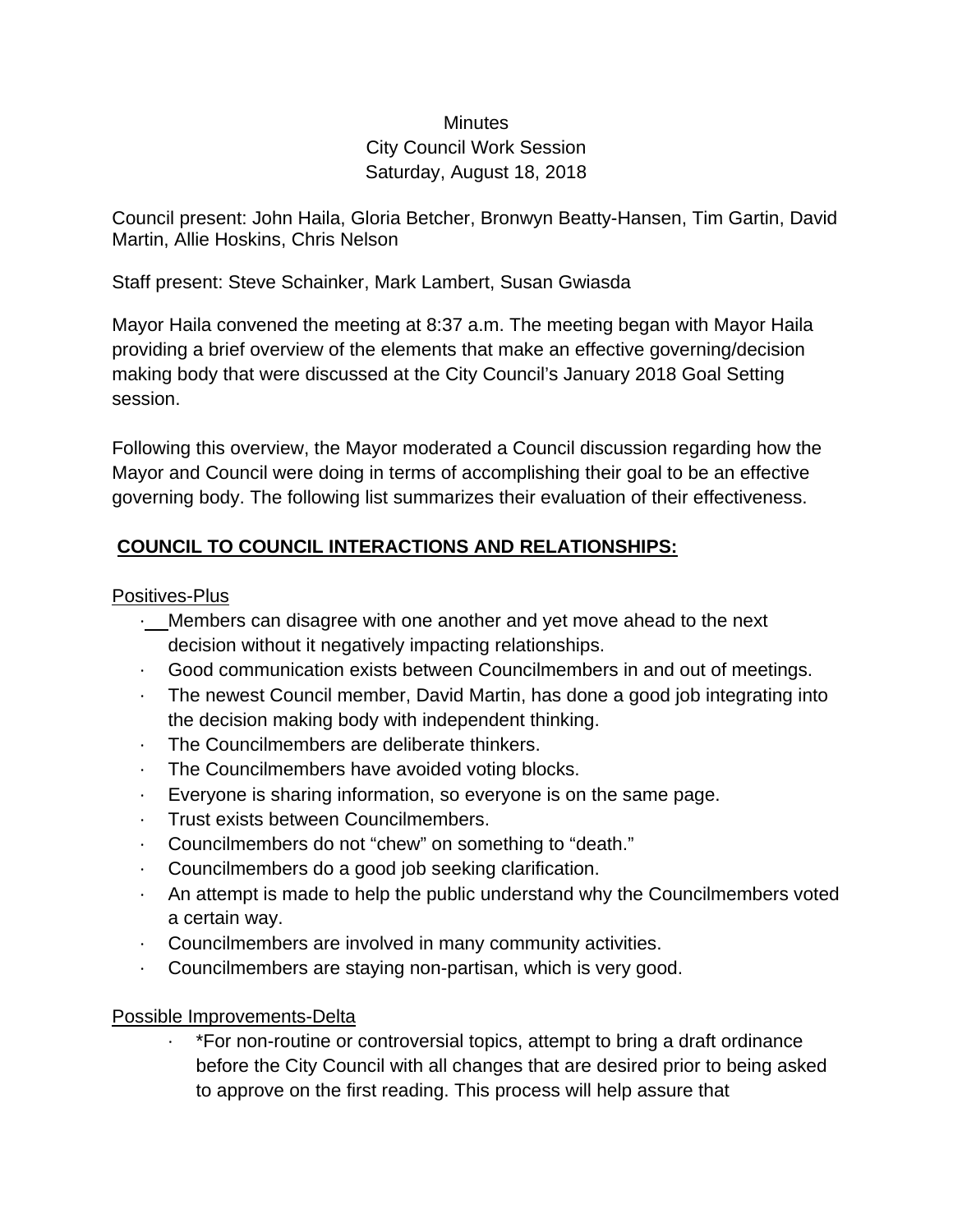Councilmembers will minimize making changes to the ordinance during the second and third readings of an ordinance, which only adds to the public's confusion on what the Council is voting.

- ∙ Councilmembers should avoid making decisions because of "time pressure."
- ∙ \*The Mayor should periodically update the Council regarding conversations that he had with outside groups (e.g. ISU President, Ames School Board President, etc.).
- ∙ \*The Council is spending too much time in weeds. They should spend the most amount of time on the most important issues, and the least amount of time on the least important issues. Need to delegate/empower more to staff.
- ∙ The Council should avoid the overuse of motions to reconsider.
- ∙ \*The student ex-officio member of the Council should be encouraged to participate more in the meetings.
- ∙ \*The Council should continue to work towards achieving consensus (4 to 2 vote) vs. unity (6 to 0 vote).

# **COUNCIL TO STAFF INTERACTIONS AND RELATIONSHIPS:**

Positives-Plus

- ∙ Staff is patient with Council.
- ∙ Staff is professional with Council.
- ∙ When staff gives professional opinion, Council defends/protects them from personal attacks.
- ∙ Staff feels comfortable with City Council.
- ∙ Staff is providing good reports to the Council.
- ∙ The City Council respects staff.

### Possible Improvements-Delta

- ∙ Council should maintain set policies uniformly to avoid confusion.
- ∙ \*Council should avoid setting policies that are difficult for the staff to enforce.
- ∙ \*Funnel all communications (citizen complaints/concerns, Council request for information, etc.) intended for City staff through the City Manager, rather than sending directly to staff.
	- o Requests will be handled promptly; Councilmembers can request that the information be given to them or sent directly to the constituent.
- ∙ \*All Legal questions/issues should go directly to the City Attorney.
- ∙ \*Empower staff more to work out solutions with residents/customers. Will still have to determine what this would look like.
- ∙ \*Provide safe and protective environment for staff to make recommendations.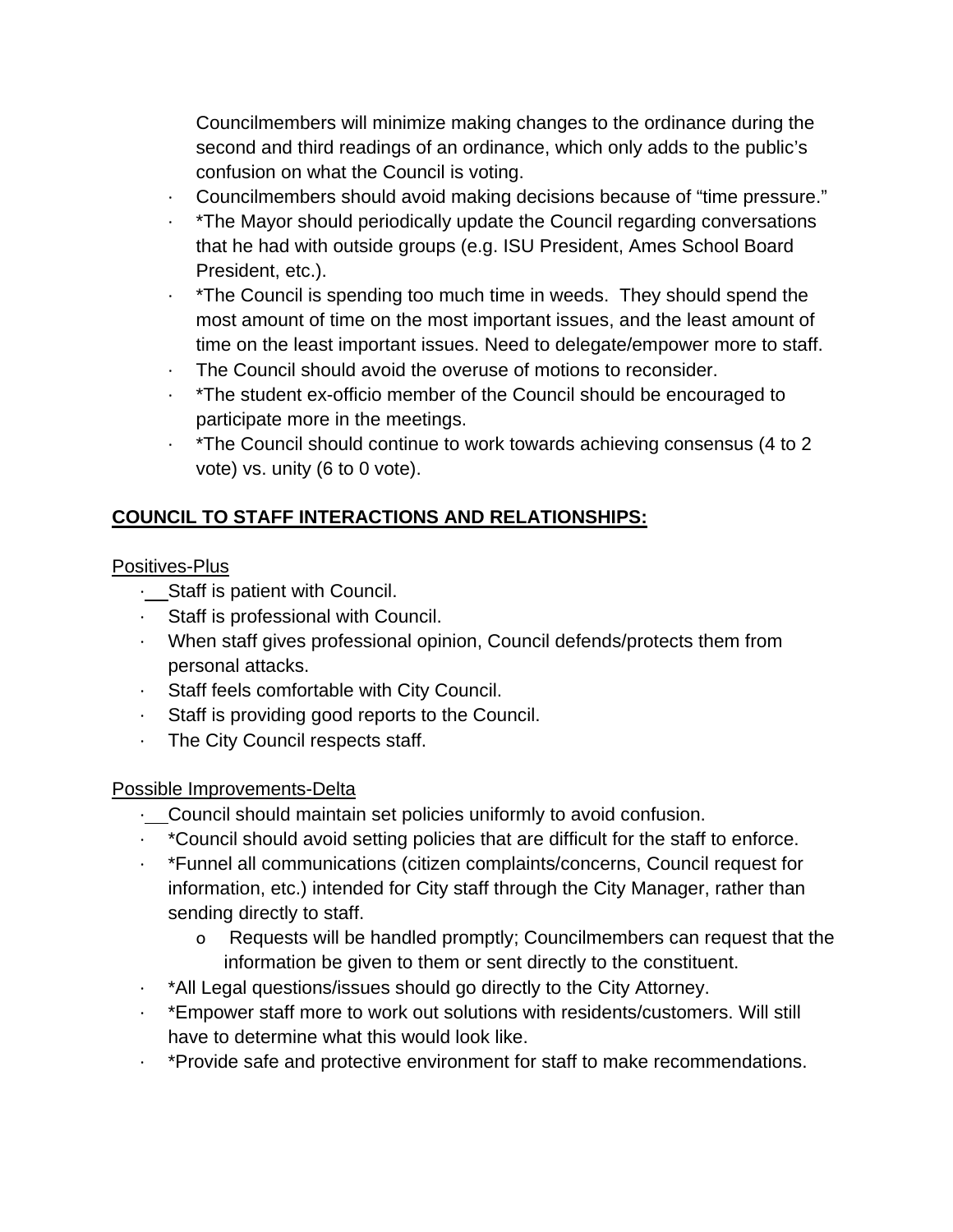**∙** \*Councilmembers seeking information about another city may interact directly with other Councilmembers from that city, the Mayor will interact directly with the Mayor of the other city, and the City Manager will contact his counterpart and/or the staff members of the other city.

# **COUNCIL TO PUBLIC INTERACTIONS AND RELATIONSHIPS:**

## Positives-Plus

- ∙ Residents are willing to write the City Council.
- ∙ There is good citizen involvement at Council meetings.
- ∙ The switch to the new City of Ames emails addresses for the Councilmembers will be good.
- ∙ The City of Ames Facebook page is good (Facebook Live Council meetings are attracting in new people).

# Possible Improvements-Delta

- ∙ The Council could improve the timeliness of their responses to citizen emails.
- ∙ \*If the Council says "No" to a customer, then the Mayor should thank the person/group at the meeting for making the effort to bring the issue to the City Council.
- ∙ \*Technical questions from the public should be passed on to the staff through the City Manager.
- ∙ \*Councilmembers should defend the City staff when attacked in emails.
- ∙ \*The Councilmembers should receive the input and not engage a citizen during Public Forum or during public comments at Council meetings. Councilmembers do not have to convince the citizens that they are wrong. This approach does not apply when accusations or personal attacks are made at the meeting. Those accusations and attacks must be stopped.
- ∙ \*Position the Podium so that it predominately faces the City Council and require that the citizens address the City Council and not engage the public or City staff members.
- ∙ \*Make sure the City Council/City staff solicit public input on major issues (e.g. parking meters rate increases; rezoning of Lincoln Way, Rental cap)

# **CITY COUNCIL MEETINGS:**

### Positives-Plus

- The Council is receiving a lot of good public input at the meetings.
- Because of the quality of the reports, there has been less time needed for staff presentations at the Council meeting.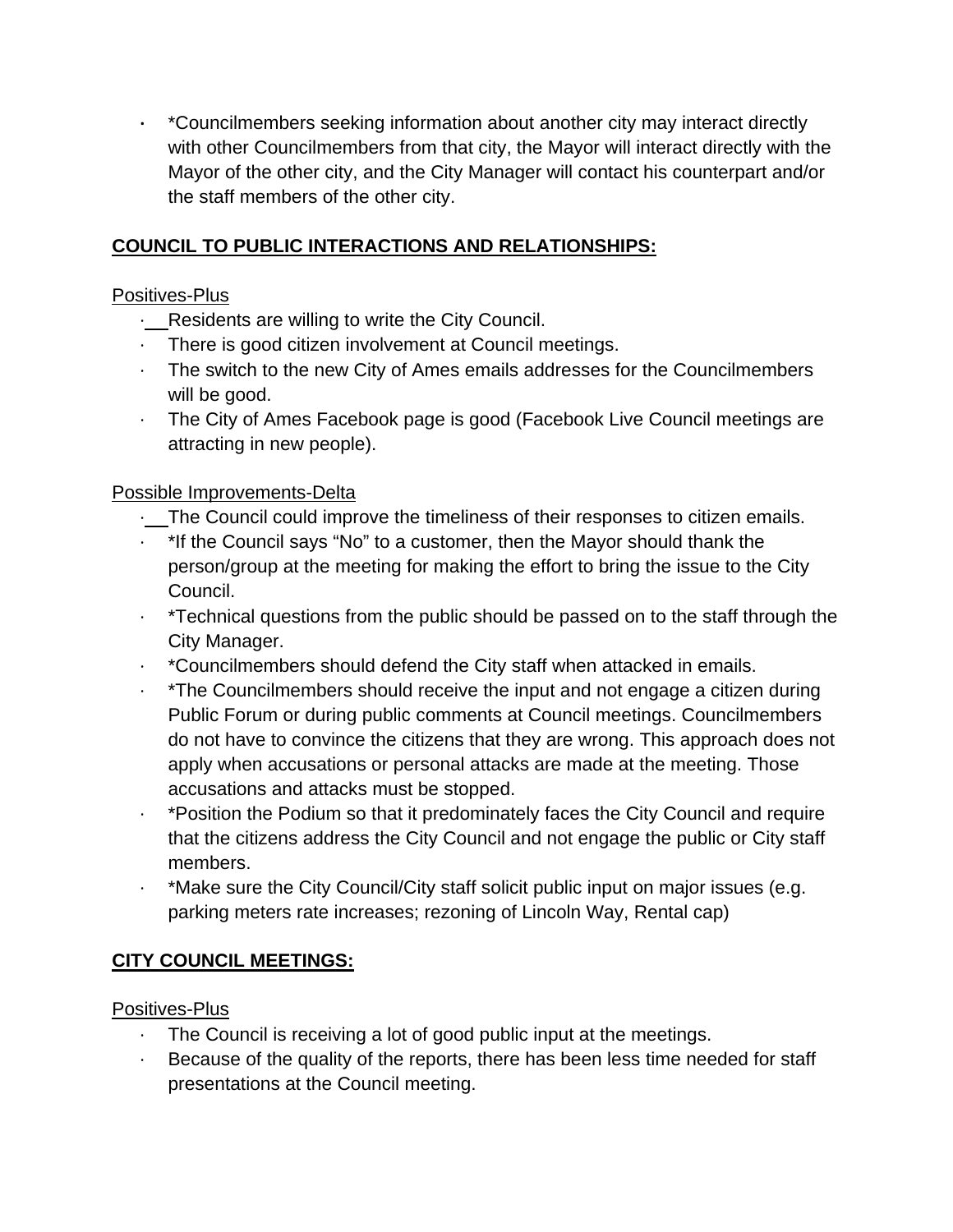#### Possible Improvements-Delta

- **∙** \*Limit public input at meetings to one time per person
- **∙** \*Request that Denise Vrchota review the City Council meetings and provide advice regarding how to improve.
- **∙** \*Establish a goal to end Council meetings within a certain time limit. A three hour time limit was discussed.
- **∙** \*The Mayor will prepare "informal" time limits for the agenda items to help assure the meetings are completed within the approved time limit.
- **∙** \*Limit what is pulled from consent agenda by asking the City Manager questions prior to the City Council meeting.
- **∙** \*The Mayor will be empowered to reign in Councilmembers from making points more than one time.
- **∙** \*All special meetings, including the Council goal setting sessions, should be posted on the City's web site.

# **ACTION STEPS:**

Those ideas that the City Council identified to focus on as possible improvements were marked with an asterisk on the above "DELTA" lists. The City Manager was asked to bring back these suggestions in the form of a policy plan for City Council approval.

### **SOME ADDITIONAL CITY COUNCIL COMMENTS:**

- **∙**  The goal should be to become the best City Council in the state of Iowa; and, therefore, Councilmembers should always be trying to do better.
- ∙ The City Council should be committed to continuing education; and consider obtaining some sort of board certification.
- **∙** The Council should have this kind of session more frequently, perhaps every July, along with the January goal setting meeting.

### **COUNCIL COMMENTS:**

- **∙**  David reminded the Council that Ames Pridefest will be held on September 29, 2018 and asked if it would be appropriate if the City had a booth/stand at the event. He believes it is important to the people who come to this event to see City representation.
- ∙ Gloria urged the Ames citizens to vote for Water Treatment Plant at the Iowa League of Cities All Star project site. She wants us to show support for the effort the staff put in to nominate the project.